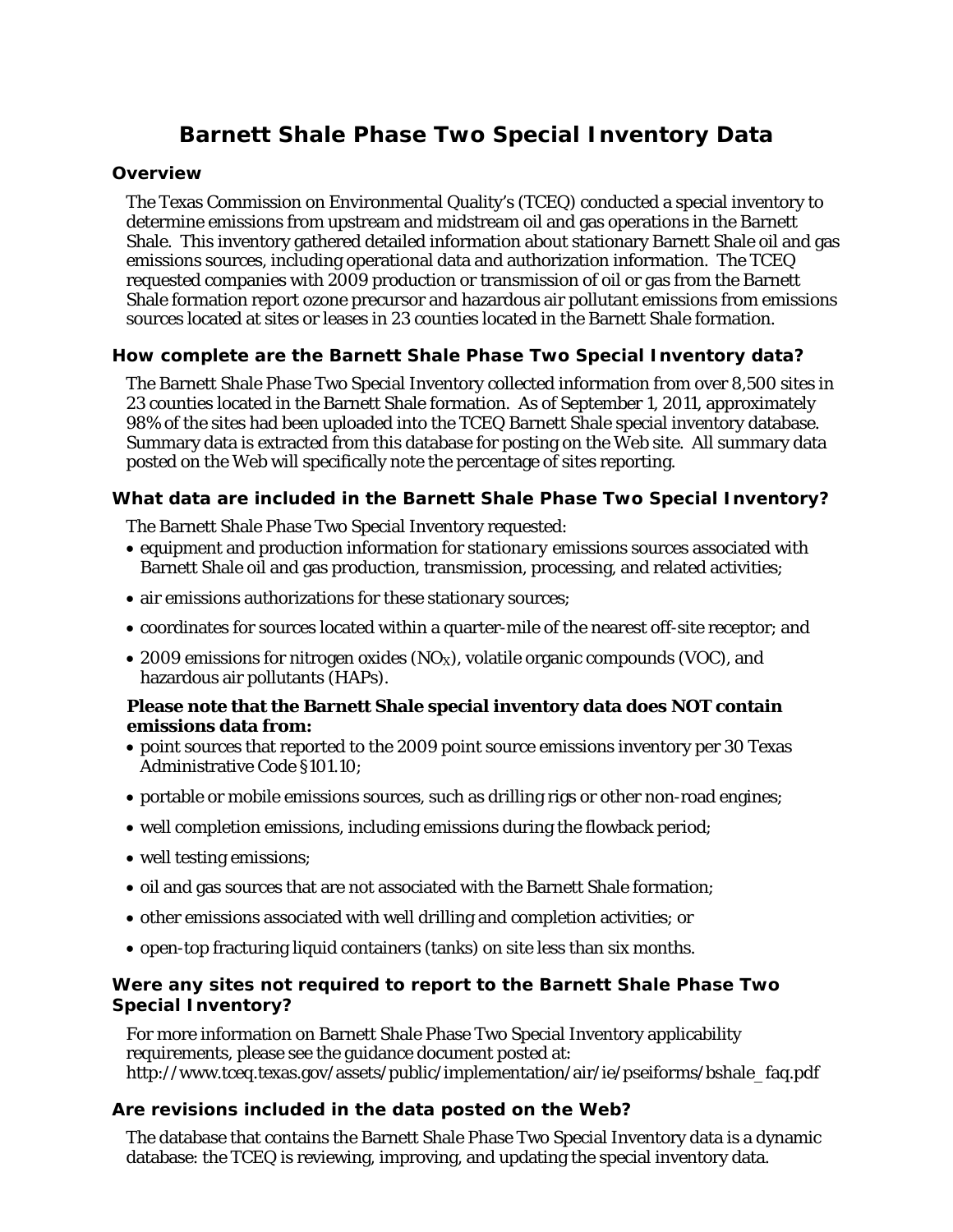Reporting companies also submit revisions to the TCEQ to improve the accuracy of reported data. Data contained in the database and posted on the Web is subject to revision or update at any time. Published data will contain the revision date on which the last data update occurred.

## **For which year were Barnett Shale Phase Two Special Inventory emissions data reported?**

The Barnett Shale Phase Two Special Inventory requested emissions data for the 2009 calendar year or a consecutive 12-month period that began in 2009.

# **What counties comprise the Barnett Shale special inventory area?**

The list of counties inventoried can be found at:

http://www.tceq.texas.gov/assets/public/implementation/air/ie/pseiforms/bshale\_counties. pdf. Please note that the Barnett Shale formation extends north, west, and south from the City of Dallas, covering 5,000 square miles. Drilling permits for wells located in the Barnett Shale formation continue to be issued in the 23 inventory counties as well as new counties. Drilling permits had been issued in 24 counties in North Texas as of 2010.

## **How did companies develop emissions estimates for the Barnett Shale Phase Two Special Inventory?**

Companies were requested to use the best method available to determine 2009 emissions. In general, emissions determined using measurement and/or testing data were preferred to emissions-factor based methods. Companies were requested to determine emissions using site-specific data. An emissions calculator

<http://www.tceq.state.tx.us/implementation/air/industei/psei/psei.html#barnett2> was developed to assist companies with emissions estimates.

#### **How will the Barnett Shale Phase Two Special Inventory data be used?**

The TCEQ will use the Barnett Shale Phase Two Special Inventory data to:

- improve emissions inventories;
- establish baseline emission levels;
- calculate emission reduction targets;
- develop control strategies to achieve required emission reductions;
- enhance the data inputs used in the photochemical modeling process, which predicts the effectiveness of proposed control measures in meeting the national ambient air quality standards;
- analyze trends for state implementation plan development as required by the Federal Clean Air Act;
- evaluate the cost and benefits of different environmental policies;
- support investigations;
- support permit reviews, including assessing modifications;
- support rule development;
- evaluate future monitoring sites, and
- assist in the analysis of monitored data.